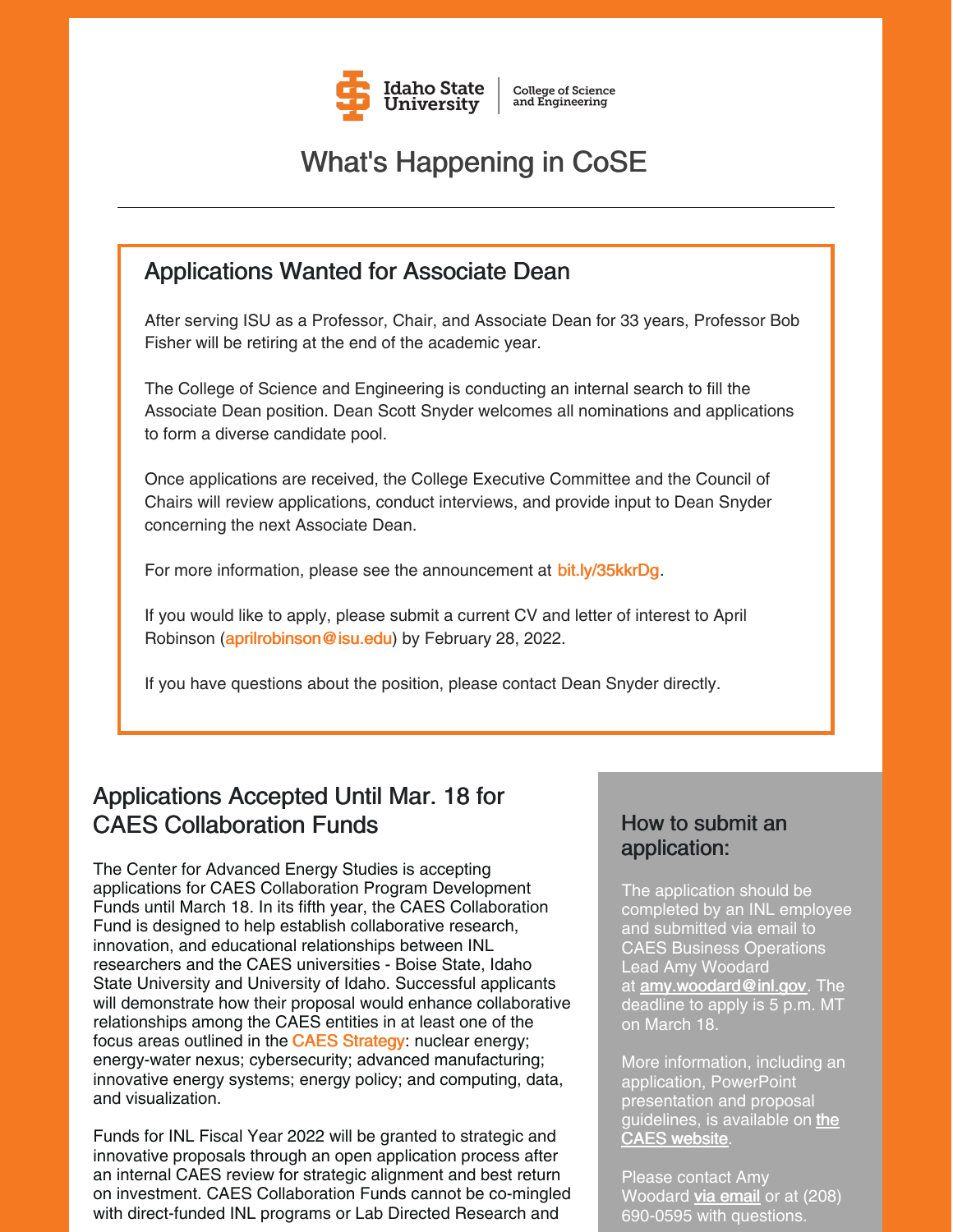Development projects, and they may not be used to collect data or perform R&D activities. In previous years, the typical award has ranged from approximately \$20K - \$40K.

## All College Meeting Scheduled for Mar. 16

Dean Scott Snyder invites you to attend an All-College Meeting on March 16 that will focus on the CoSE budget. To provide some context Jennifer Steele, Senior Associate Vice President/Chief Fiscal Officer, will speak briefly about the University budget and Donna Lybecker, Acting Vice President for Research, will discuss proposed changes to the University F&A (indirects) distribution model. Dean Snyder and Fred Parrish, CoSE Unit Business Officer, will then give a retrospective on the College budget to provide an understanding of past investments and talk about next year's budget.

The meeting will be held via **[Zoom](https://isu.zoom.us/j/83671039173?pwd=S3J1N3ZZS1d6TXJQMFFOZ2ZTc2J4dz09)** Thursday, March 16 from 2 - 3:30 p.m.

### Help Us Share Your Accomplishments!

Our College's outstanding faculty, staff, and students achieve many notable research and professional accomplishments. In addition, our departments regularly have newsworthy advancements. We want to make sure those stories are shared publicly. Here are a few ways you can provide a news tip to help get the word out:

U[s](https://www.isu.edu/news/story-form/)e this **Story [Submission](https://www.isu.edu/news/story-form/) Form** to send your news tip to the Office of Marketing and Communications.

Send an email to Logan McDougall [\(loganmcdougall@isu.edu](mailto:loganmcdougall@isu.edu)) with a brief description of the news to be shared.

You are always welcome to create a draft story, submit it via the **Story Submission** Form, or send it to Logan. The Office of Marketing and [Communications](https://www.isu.edu/news/story-form/) and Logan will coordinate to get the story finalized and distributed to the media outlets/platforms that best tell the story.

# From Around ISU

### OER/Low Cost Proposals Due Mar. 1

The Office of Academic Affairs and ISU's Open Educational Resource (OER) Committee is looking to support faculty who would like to seek out and adopt Open [Educational](https://myemail.constantcontact.com/DUE-MARCH-1--OER-Low-Cost-Proposal.html?soid=1127399030149&aid=QbPmHwVIvjk) Resources

### Performance Appraisal of Deans

Each year the Provost conducts a performance appraisal (annual evaluation) of academic deans.

Only aggregate data will be shared with the Dean being

### PIE Faculty Panel: Trauma and Teaching

All are invited to the next Program For Institutional Effectiveness faculty panel on Friday, March 4, from 10- 11:30 a.m. (MT) for "Trauma and Teaching." In this panel, Laura Ahola-Young (Art) and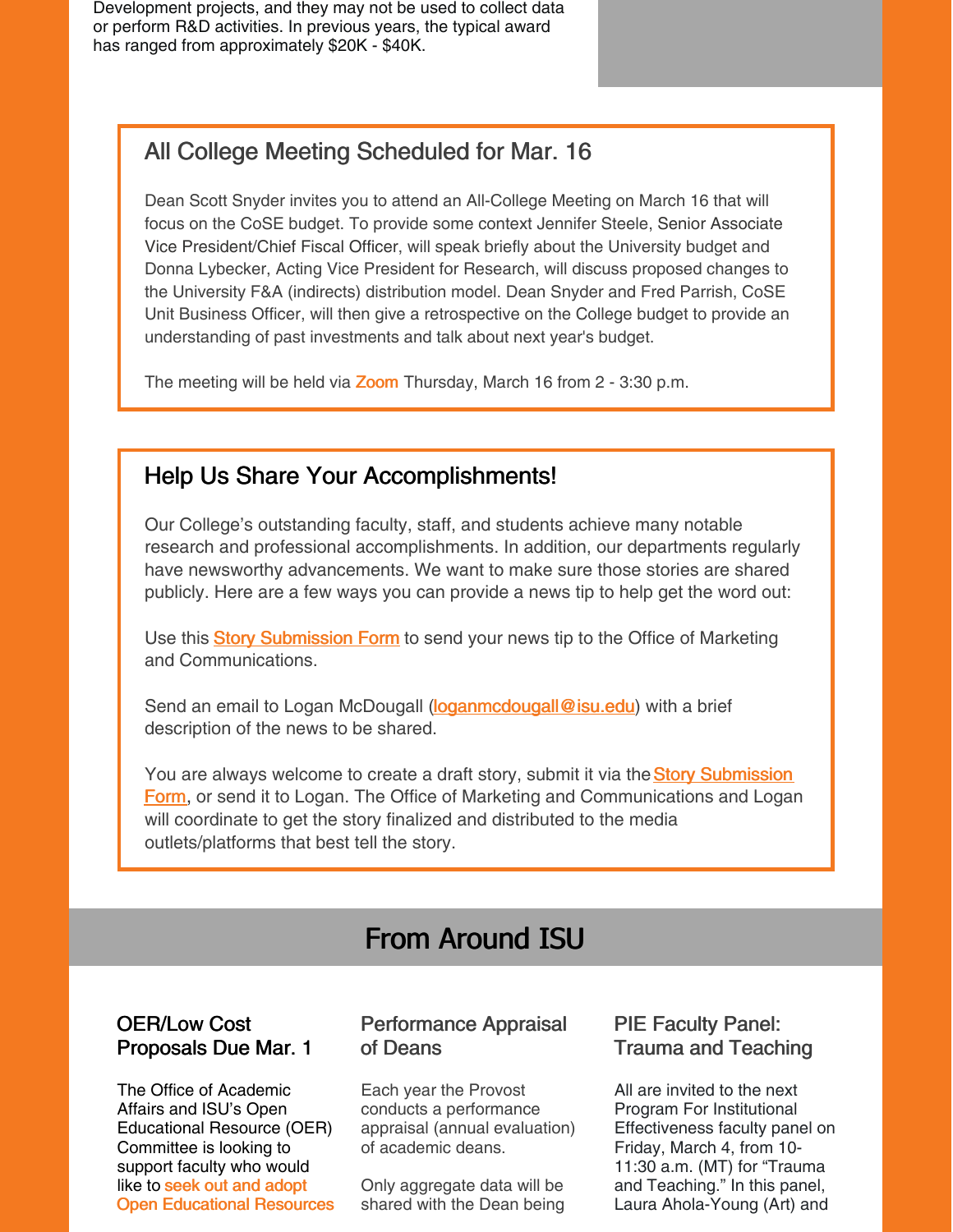or very low-cost alternatives evaluated. This [survey](https://myemail.constantcontact.com/Performance-Appraisal-of-Deans.html?soid=1127399030149&aid=auWWGP2Kn5I) is

completely anonymous AND will not track any identifying information.

Leslie Stewart (Counseling) will discuss how to develop teaching strategies that are supportive of students dealing with trauma.

This event will be delivered via Zoom. Please visit [isu.edu/pie](https://www.isu.edu/pie/) for event Zoom links and instructions.

### Volunteers Needed for Spring Commencement

Commencement will be held on Saturday, May 7, in Holt Arena at 10 a.m. and 2 p.m. As always, the success of commencement will be dependent upon our dedicated team of staff [volunteers.](https://www.isu.edu/news/2022-spring/volunteers-needed-for-spring-commencement.html)

### 2022 Employee Appreciation Week - Call for Proposals

The Office of Human Resources is inviting Idaho State University faculty and staff interested to **share a** [professional](https://www.isu.edu/news/2022-spring/2022-employee-appreciation-week---call-for-proposals.html) or personal development topic during the annual Employee Appreciation Week, March 28 through April 1.

### Six Alumni Inducted into Sports Hall of Fame

In recognition of their professional achievements, support of the University, and efforts to advance varsity sports, Idaho State inducted six alumni into the Sports Hall of Fame at a moving [ceremony](https://www.youtube.com/watch?v=pblfJUNQwUs) last Saturday. The

six inductees shared what it means to be part of the Bengal community and how the campus community bettered their lives.

# Dates to Remember

| Feb. 28       | Mid-term week                                         |
|---------------|-------------------------------------------------------|
| <b>Mar. 7</b> | Late 8-week courses begin                             |
| Mar. 8        | Early 8-wk course grading closes at 5:00 pm           |
| Mar. 21 - 25  | Spring Break (no classes)                             |
| April 25      | Late 8-week and full semester course<br>grading opens |
| May 2 - 6     | <b>Final Examinations</b>                             |

# Upcoming Events in the College of Science and **Engineering**

For a compl[e](https://isu.edu/cse/calendar/)te list of CoSE events, check out the College Event [Calendar](https://isu.edu/cse/calendar/) and click an event to get more details. Updates can also be found on [Facebook](https://www.facebook.com/IdahoStateUCoSE), [Twitter](https://twitter.com/IdahoStateUCoSE), [LinkedIn](https://www.linkedin.com/company/idaho-state-university-college-of-science-and-engineering), and **[Instagram](https://www.instagram.com/idahostateucose/)**. To add events to the calendar, please contact the Administrative Assistants in your department. The university-wide calendar of events is available [here](https://www.isu.edu/calendar/).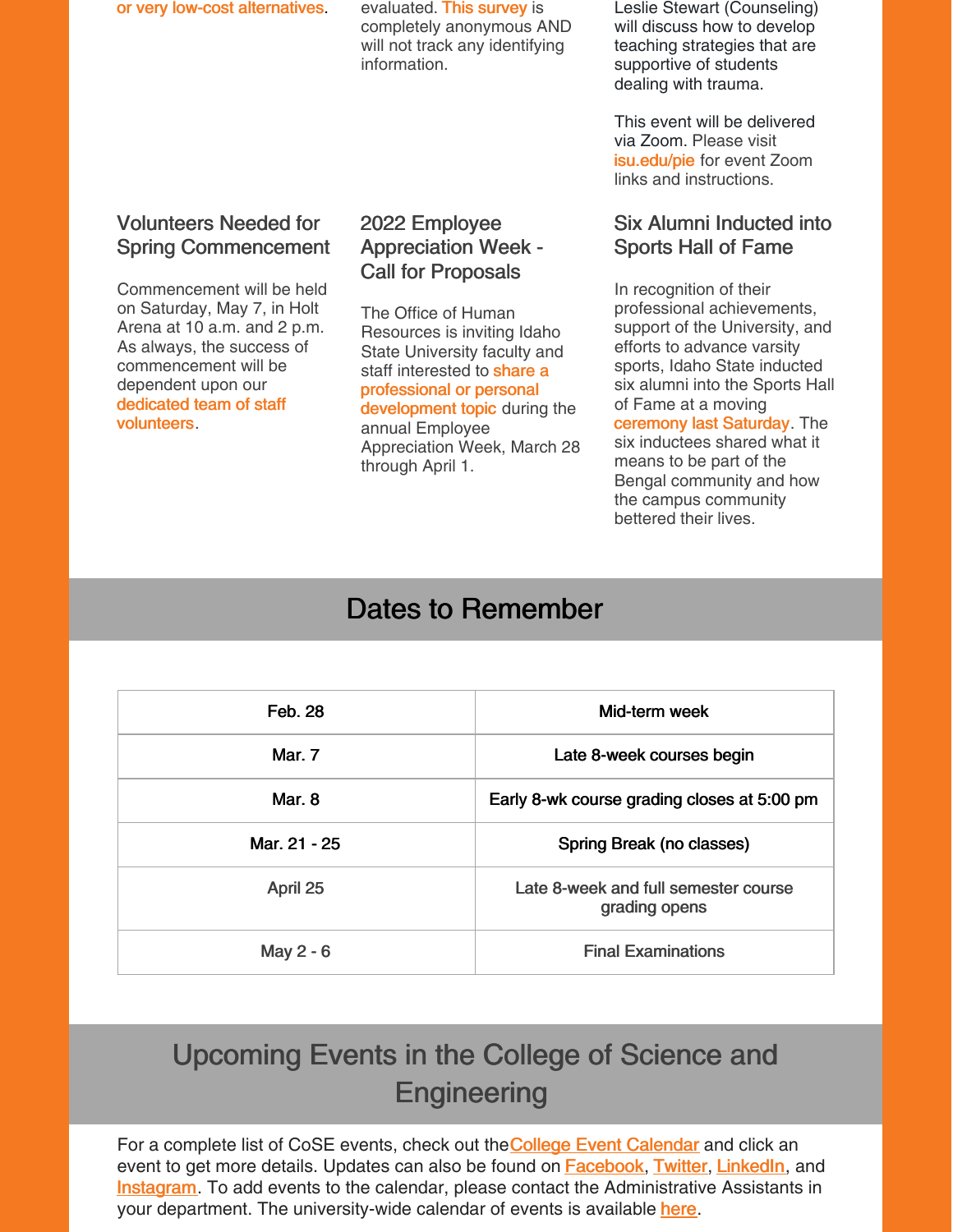### Feb. 27 - Mar. 5

#### Department/Program

Physics

Event

Colloquium: Dr. Rob Goldston Princeton University "The New Nuclear Arms Race, Its Dangers, and How to Turn it Around"

#### **Details**

Mon, February 28 4 pm - 5 pm

Zoom link:

TBD

#### Department/Program

Geosciences

Event

Colloquium: Lindsey Sutherland Brad Baxter

**Details** 

Wed, March 2  $4 \text{ pm} - 5 \text{ pm}$ PS 108

Zoom link:

isu.zoom.us/j/83794277124? [pwd=QVVFMVByU1k1M3VsMEZTZy9](https://isu.zoom.us/j/83794277124?pwd=QVVFMVByU1k1M3VsMEZTZy9NYjZmdz09) NYjZmdz09

#### Department/Program

Nuclear Engineering

Event

Weekly Seminar Series

**Details** 

Wed, March 2 4 pm - 5 pm BA 304 and TAB 286

Zoom link:

Contact Dr. [Amir](mailto:aliamir@isu.edu) Ali for Zoom access

### Mar. 6 - Mar. 12

Department/Program

**Physics** 

Event

Colloquium: Dr. Stuart Field Colorado State University Topic TBD

#### **Details**

Mon, Mar 7 4 pm - 5 pm Department/Program

**Geosciences** 

Event

Colloquium: Shanon Brailsford Rebecca Goughnour

#### **Details**

Wed, March 9 4 pm – 5 pm PS 108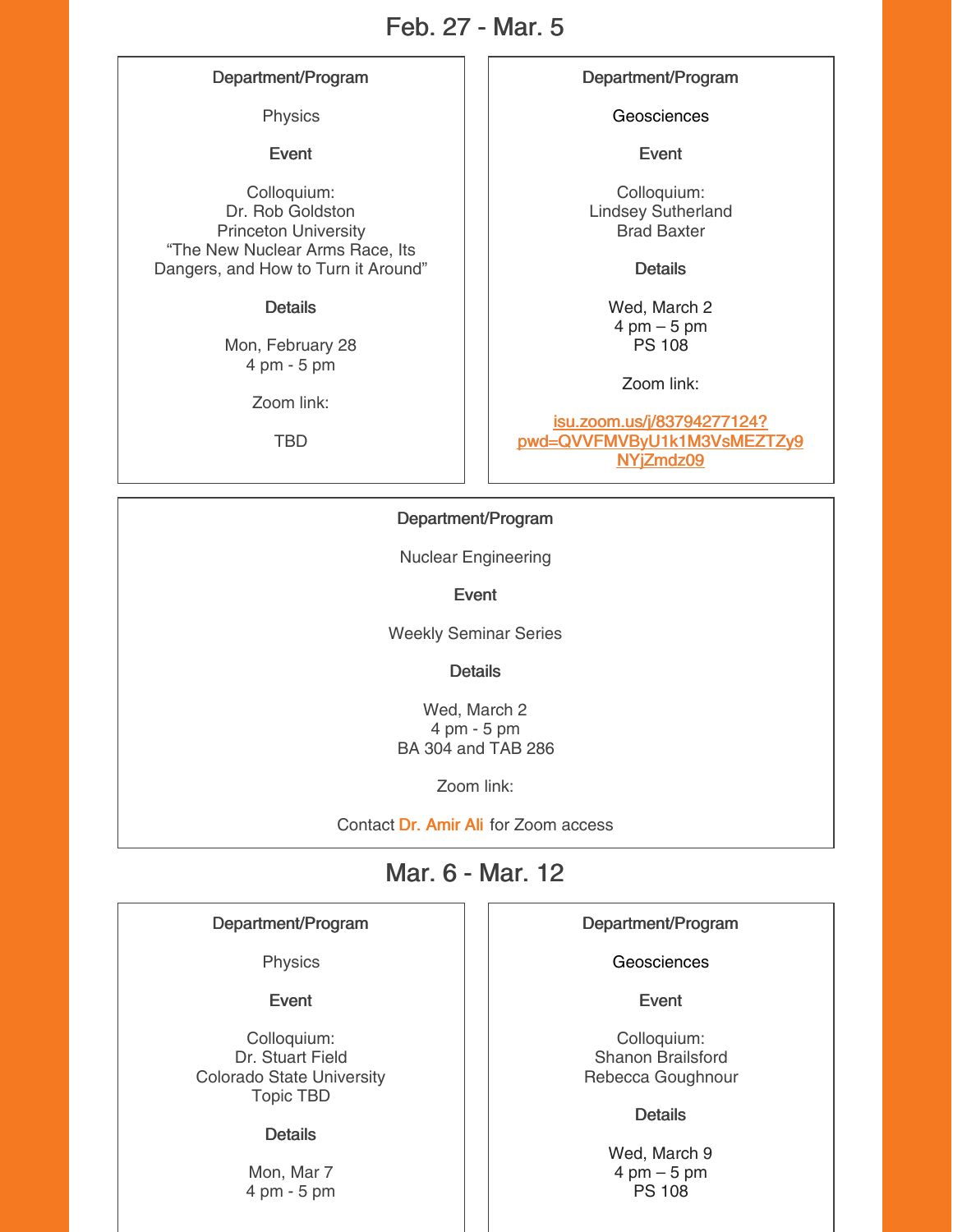Zoom link:

TBD

#### Zoom link:

#### isu.zoom.us/j/83794277124? [pwd=QVVFMVByU1k1M3VsMEZTZy9](https://isu.zoom.us/j/83794277124?pwd=QVVFMVByU1k1M3VsMEZTZy9NYjZmdz09) NYjZmdz09

#### Department/Program

Nuclear Engineering

Event

Weekly Seminar Series

**Details** 

Wed, March 9 4 pm - 5 pm BA 304 and TAB 286

Zoom link:

Contact Dr. [Amir](mailto:aliamir@isu.edu) Ali for Zoom access

#### Department/Program

Biology

Event

Learning & Teaching Lunch Seminar: Josh Grinath & GabbyJablonski

**Details** 

Fri, Mar 11 12 pm - 1 pm Plant Science 117

## Mar. 13 - Mar. 19

#### Department/Program

Physics

Event

Colloquium: Dr. Andreas Vasdekis University of Idaho Topic TBD

**Details** 

Mon, Mar 14 4 pm - 5 pm

Zoom link:

TBD

#### Department/Program

CoSE Dean

Event

All College Meeting

#### **Details**

Wed, Mar 16 2 - 3:30 p.m.

#### Department/Program

**Geosciences** 

Event

Colloquium: No colloquium - GSA Vegas

**Details** 

N/A

Department/Program

Nuclear Engineering

Event

Weekly Seminar Series

**Details** 

Wed, March 16 4 pm - 5 pm BA 304 and TAB 286